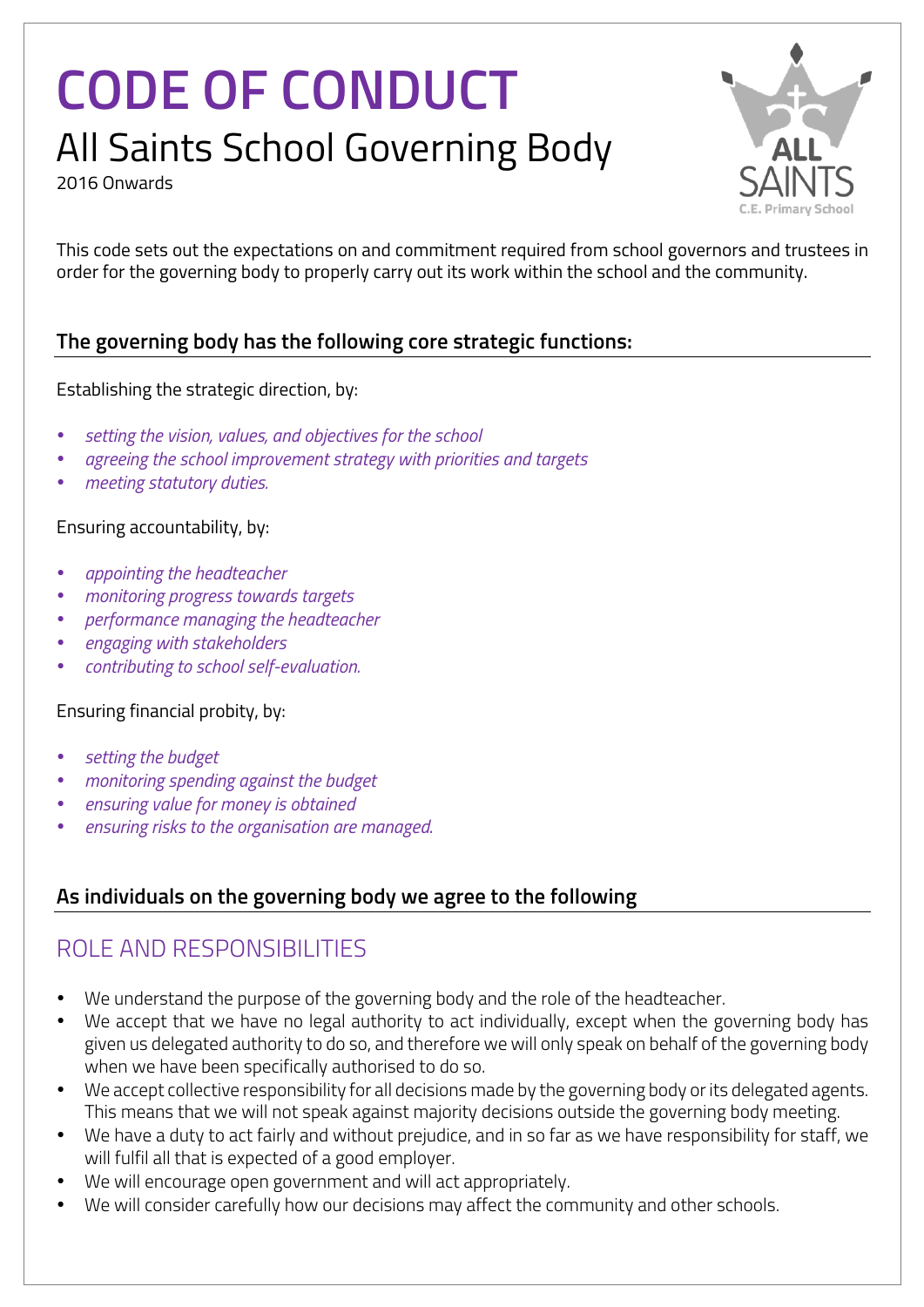- We will always be mindful of our responsibility to maintain and develop the ethos and reputation of our school. Our actions within the school and the local community will reflect this.
- In making or responding to criticism or complaints affecting the school we will follow the procedures established by the governing body.
- We will actively support and challenge the headteacher.
- We are aware of the seven Nolan Principles of Public Life.

## **COMMITMENT**

- We acknowledge that accepting office as a governor involves the commitment of significant amounts of time and energy.
- We will each involve ourselves actively in the work of the governing body, and accept our fair share of responsibilities, including service on committees or working groups.
- We will make full efforts to attend all meetings and where we cannot attend explain in advance why we are unable to.
- We will get to know the school well and respond to opportunities to involve ourselves in school activities.
- We will visit the school, with all visits to school arranged in advance with the staff and undertaken within the framework established by the governing body and agreed with the headteacher.
- We will consider seriously our individual and collective needs for training and development, and will undertake relevant training.
- We will accept that in the interests of open governance, our names, terms of office, roles on the governing body, details of other schools governed, category of governor and the body responsible for appointing us will be published on the school's website.

# RELATIONSHIPS

- We will strive to work as a team in which constructive working relationships are actively promoted.
- We will express views openly, courteously and respectfully in all our communications with other governors.
- We will support the chair in their role of ensuring appropriate conduct both at meetings and at all times.
- We are prepared to answer queries from other governors in relation to delegated functions and take into account any concerns expressed, and we will acknowledge the time, effort and skills that have been committed to the delegated function by those involved.
- We will seek to develop effective working relationships with the headteacher, staff and parents, the local authority and other relevant agencies and the community.

## CONFIDENTIALITY

- We will observe complete confidentiality when matters are deemed confidential or where they concern specific members of staff or pupils, both inside or outside school.
- We will exercise the greatest prudence at all times when discussions regarding school business arise outside a governing body meeting.
- We will not reveal the details of any governing body vote.

## CONFLICTS OF INTEREST

• We will record any pecuniary or other business interest (including those related to people we are connected with) that we have in connection with the governing body's business in the Register of Interests, and if any such conflicted matter arises in a meeting we will offer to leave the meeting for the appropriate length of time.